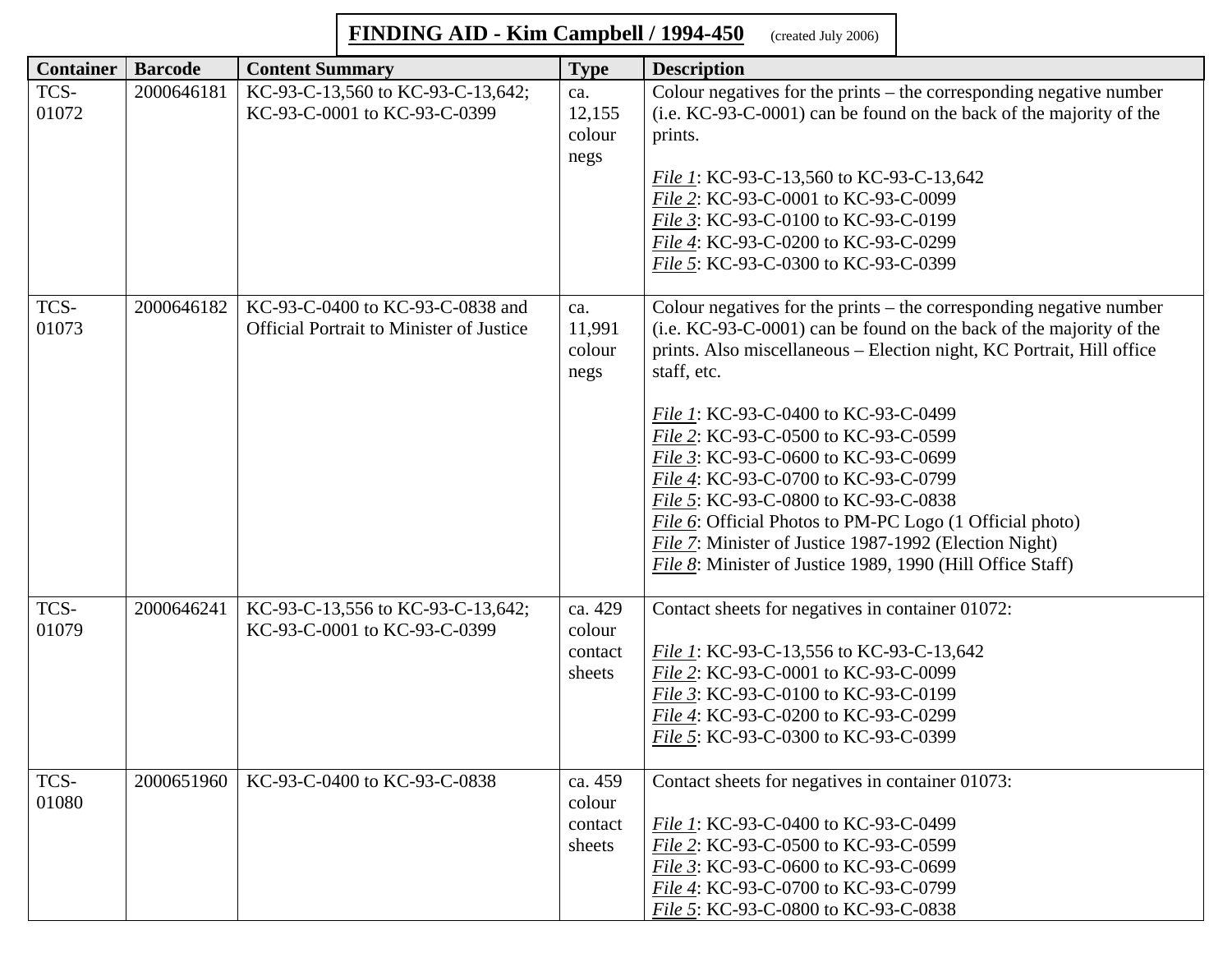| 03176         | 2000727646 | Minister of Justice 1987-1992; Official<br>Photos to PM-PC Logo | ca. 451<br>b&w<br>negs.     | File 1 (Minister of Justice 1987-1989):<br>Kim Campbell portrait, 1987<br>File 2 (Minister of Justice 1987-1989):<br>Kim Campbell portrait, 1991<br>File 3 (Minister of Justice 1987-1992):<br>Unidentified: Kim Campbell at various public venues/functions<br>File 4 (Official Photos to PM-PC Logo):<br>Official photos of Prime Minister Kim Campbell<br>$\overline{a}$                                                                                                                                                                                                                                                                                                                                              |
|---------------|------------|-----------------------------------------------------------------|-----------------------------|--------------------------------------------------------------------------------------------------------------------------------------------------------------------------------------------------------------------------------------------------------------------------------------------------------------------------------------------------------------------------------------------------------------------------------------------------------------------------------------------------------------------------------------------------------------------------------------------------------------------------------------------------------------------------------------------------------------------------|
| TCS-<br>01074 | 2000646183 | <b>Official Photos to PM Speaking</b>                           | ca. 591<br>colour<br>prints | File 1 (Official photos to PM-PC Logo):<br>PM-Media<br>$\overline{a}$<br>PM-Illustrative<br>PM-Multiculturalism<br>PM-Physically Challenge People<br>PM-PC Logo<br>Misc. photographs<br>File 2 (Official photos to PM-PC Logo):<br>PM-Official photo<br>Photo for television use only<br>PM-Family<br>PM-Campbell pre-swearing in<br>PM-Children<br>Misc. photographs<br><i>File 3</i> (Official photos to PM-PC Logo):<br>PM-Crowds/Fans<br>$\overline{\phantom{a}}$<br>PM-Elderly people<br>PM-Head & Shoulders<br>PM-Musicians<br>File 4 (PM-Solo to Wilson, Michael):<br>PM-Casual<br>$\overline{a}$<br>PM-Solo<br>PM-Speaking<br>File 5 (PM-Solo to Wilson, Michael):<br>PM-Speaking<br>PM-Illustrative<br>PM-Media |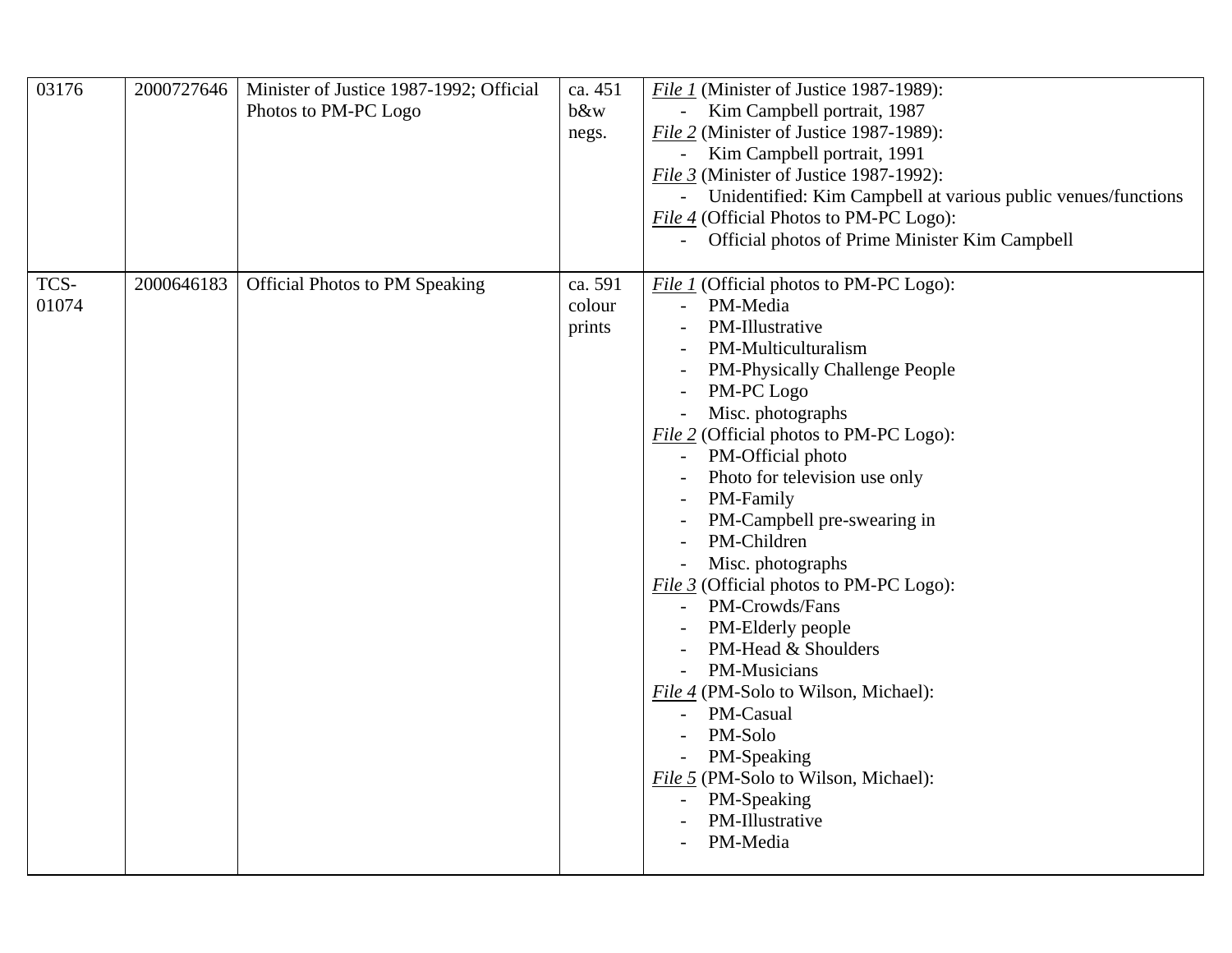| TCS-  | 2000646184 | PM-Sports & Athletes to Wilson, | ca. 380 | File 1 (PM-Solo to Wilson, Michael):                      |
|-------|------------|---------------------------------|---------|-----------------------------------------------------------|
| 01075 |            | Michael and Misc. photographs   | colour  | PM-Sports and Athletes<br>$\equiv$                        |
|       |            |                                 | prints  | PM-Technology                                             |
|       |            |                                 |         | PM-Walkabouts                                             |
|       |            |                                 |         | PM-Working                                                |
|       |            |                                 |         | PM-Youths                                                 |
|       |            |                                 |         | Cabinet group photos                                      |
|       |            |                                 |         | P.C. Caucus                                               |
|       |            |                                 |         | Clinton, Bill – President of the United States of America |
|       |            |                                 |         | Major, John – Prime Minister of Great Britain             |
|       |            |                                 |         | Mitterrand, Francois – President of France                |
|       |            |                                 |         | Miyazawa – Prime Minister of Japan                        |
|       |            |                                 |         | Yeltsin, Boris – President of Russia                      |
|       |            |                                 |         | Ghali, Boutros Boutros - United Nations General Secretary |
|       |            |                                 |         | File 2 (PM-Solo to Wilson, Michael):                      |
|       |            |                                 |         | Hnatyshyn, Ray - Governor General                         |
|       |            |                                 |         | Shortliffe, Glen - Clerk of the Privy Council             |
|       |            |                                 |         | Canada Day, 1993                                          |
|       |            |                                 |         | G-7 meeting in Tokyo, 5-9 July 1993                       |
|       |            |                                 |         | Swearing in Ceremony, 25 June 1993                        |
|       |            |                                 |         | Bourassa, Robert                                          |
|       |            |                                 |         | Callbeck, Catherine                                       |
|       |            |                                 |         | Filmon, Gary                                              |
|       |            |                                 |         | Harcourt, Michael                                         |
|       |            |                                 |         | McKenna, Frank                                            |
|       |            |                                 |         | Rae, Bob                                                  |
|       |            |                                 |         | Beatty, Perrin                                            |
|       |            |                                 |         | Blais, Pierre                                             |
|       |            |                                 |         | Charest, Jean                                             |
|       |            |                                 |         | Collins, Mary                                             |
|       |            |                                 |         | Deck, Paul                                                |
|       |            |                                 |         | Hockin, Tom                                               |
|       |            |                                 |         | Landry, Monique                                           |
|       |            |                                 |         | File 3 (PM-Solo to Wilson, Michael):                      |
|       |            |                                 |         | Lewis, Doug                                               |
|       |            |                                 |         | Loiselle, Gilles                                          |
|       |            |                                 |         | Mayer, Charles                                            |
|       |            |                                 |         | Murray, Lowell                                            |
|       |            |                                 |         | Valcourt, Bernard                                         |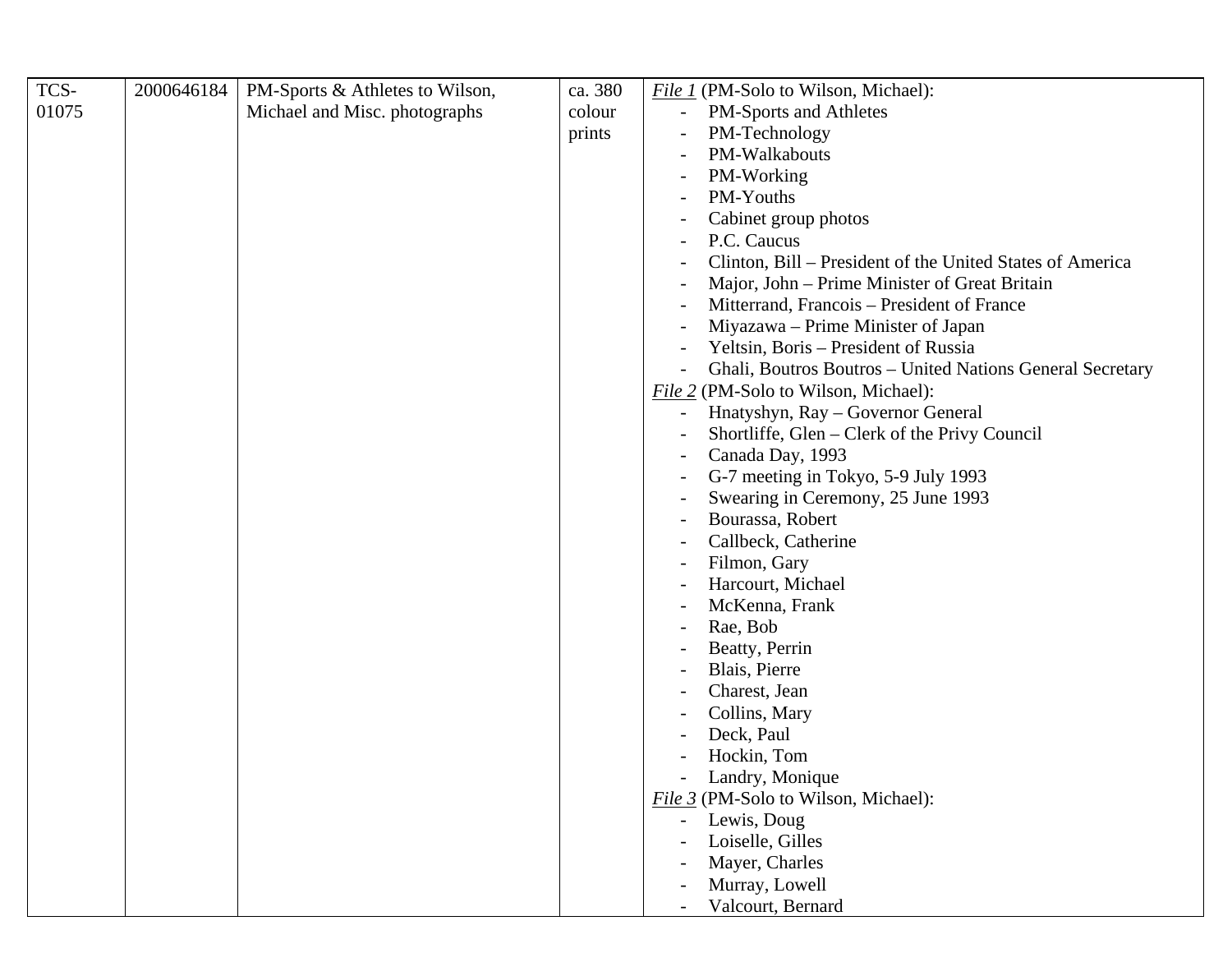| 01075<br>cont. |            |                                |                             | Bouchard, Benoit<br>Cadieux, Pierre<br>Clark, Joe<br>Danis, Marcel<br>Mackay, Elmer<br>Masse, Marcel<br>Mazankowski, Don<br>McDermid, John<br>McDougall, Barbara<br>McKnight, Bill<br>Oberle, Frank                                                                                                                                                                                                                                                                                                                                                                                                                                                                                                                                                                                                                                                                                                                                       |
|----------------|------------|--------------------------------|-----------------------------|-------------------------------------------------------------------------------------------------------------------------------------------------------------------------------------------------------------------------------------------------------------------------------------------------------------------------------------------------------------------------------------------------------------------------------------------------------------------------------------------------------------------------------------------------------------------------------------------------------------------------------------------------------------------------------------------------------------------------------------------------------------------------------------------------------------------------------------------------------------------------------------------------------------------------------------------|
|                |            |                                |                             | Wilson, Michael<br>Files $4 & 5$ :<br>Miscellaneous photographs<br>$\overline{\phantom{a}}$                                                                                                                                                                                                                                                                                                                                                                                                                                                                                                                                                                                                                                                                                                                                                                                                                                               |
| TCS-<br>01076  | 2000646185 | Minister of Justice, 1987-1992 | ca. 629<br>colour<br>prints | File 1 (Minister of Justice, 1987-1992):<br>Vancouver, 11 March 1991<br>Conseil de Europe<br><b>Youth Council</b><br>Vancouver City College<br>Visit of Deputy Attorney General of Mexico (F. Ponce-Rojas)<br>Law Day<br>$\overline{a}$<br><b>Election Night</b><br>October, 1990<br>Prime Minister and Kim Campbell, March 1992<br>90-C-8687-19<br>Unidentified<br>File 2 (Minister of Justice, 1987-1992):<br>890703-P1-2 to 890703-P1-25<br>$\overline{\phantom{a}}$<br>890703-P2-2 to 890703-P2-27<br>900404-P1-6 to 900404-P1-25<br>900404-P2-2 to 900404-P2-34<br>900405-P1-1 to 900405-P1-32<br>900405-P2-2<br>$\overline{\phantom{a}}$<br>900406-P1-1 to 900406-P1-31<br>$\overline{\phantom{a}}$<br>900407-P2-8<br>$\overline{\phantom{a}}$<br>900408-P1-2 to 900408-P1-10<br>$\overline{\phantom{a}}$<br>900409-P1-15 to 900409-P1-33<br>$\overline{\phantom{a}}$<br>900409-P2-1 to 900409-P2-19<br>900505-P1-1 to 900505-P1-32 |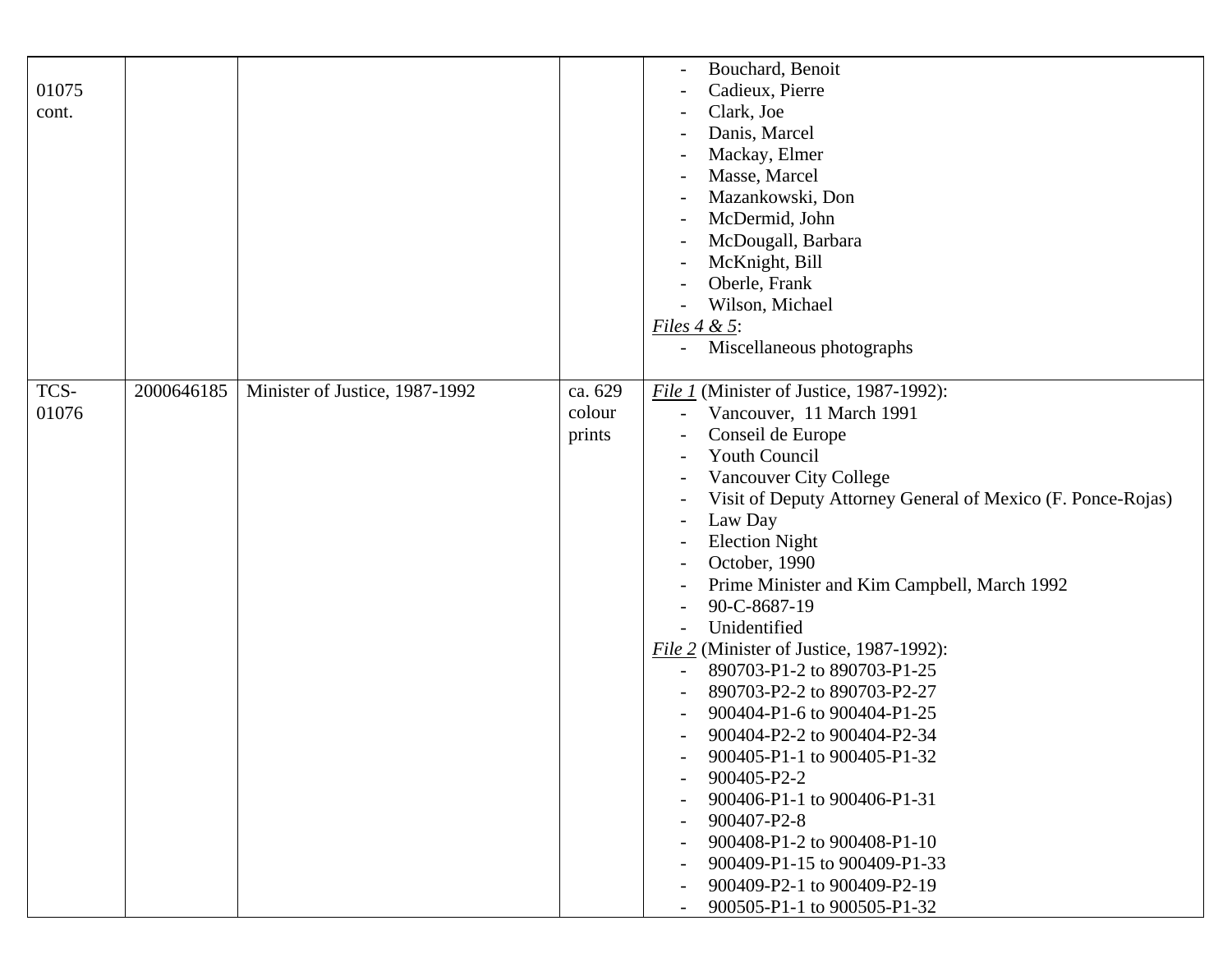|       | 900802-P3-1 to 900802-P3-8                                           |
|-------|----------------------------------------------------------------------|
| 01076 | 900812-P1-1 to 900812-P1-36                                          |
| cont. | 900901-P1-18 to 900901-P1-37                                         |
|       | 900902-P1-1 to 900902-P1-8                                           |
|       | 901116-P1-2 to 901116-P1-15                                          |
|       | 910602-P1-1 to 910602-P1-26                                          |
|       | File 3 (Minister of Justice 1987-1989):                              |
|       | Kim Campbell, 1991<br>$\overline{\phantom{a}}$                       |
|       |                                                                      |
|       | Mary Collins and Jennifer Lynch's Party for women MP's, Dec.         |
|       | 1988                                                                 |
|       | <b>Simon Fraser University</b>                                       |
|       | Anna Beaudry Photography, 1989                                       |
|       | Science World, June 1989                                             |
|       | Minister with Bea Leinbeck                                           |
|       | Miss China Town - Vancouver - 18 March 1989                          |
|       | Opening of Pioneer Village – 13 May 1989                             |
|       | Opening of Bayview Manor - 13 May 1989                               |
|       | Terry Fox Run - Sept. 1989                                           |
|       | Bathtub Race, 1989                                                   |
|       | Christmas, 1989                                                      |
|       | Tourism B.C., Dec. 1989                                              |
|       | File 4 (Minister of Justice 1987-1989):                              |
|       | Presentation of Canada Award for Business Excellence, 7 Dec.         |
|       | 1989                                                                 |
|       | Canada Day, 1989 or 1990                                             |
|       | Prime Minster to British Columbia, Aug. 1987                         |
|       | Minister of Justice                                                  |
|       | 64 <sup>th</sup> Canadian Conference, Banff, Alberta, 29-31 May 1992 |
|       | The New Continental Opening Ceremony, 30 June 1992                   |
|       | 92-C-10815-15 [neg. number]                                          |
|       | Kim Campbell, Terry Stratton and Rosemary Dolman                     |
|       | <b>Attorney General of Mexico</b>                                    |
|       | Mississauga East, 24 Oct. 1991                                       |
|       | Unidentified                                                         |
|       |                                                                      |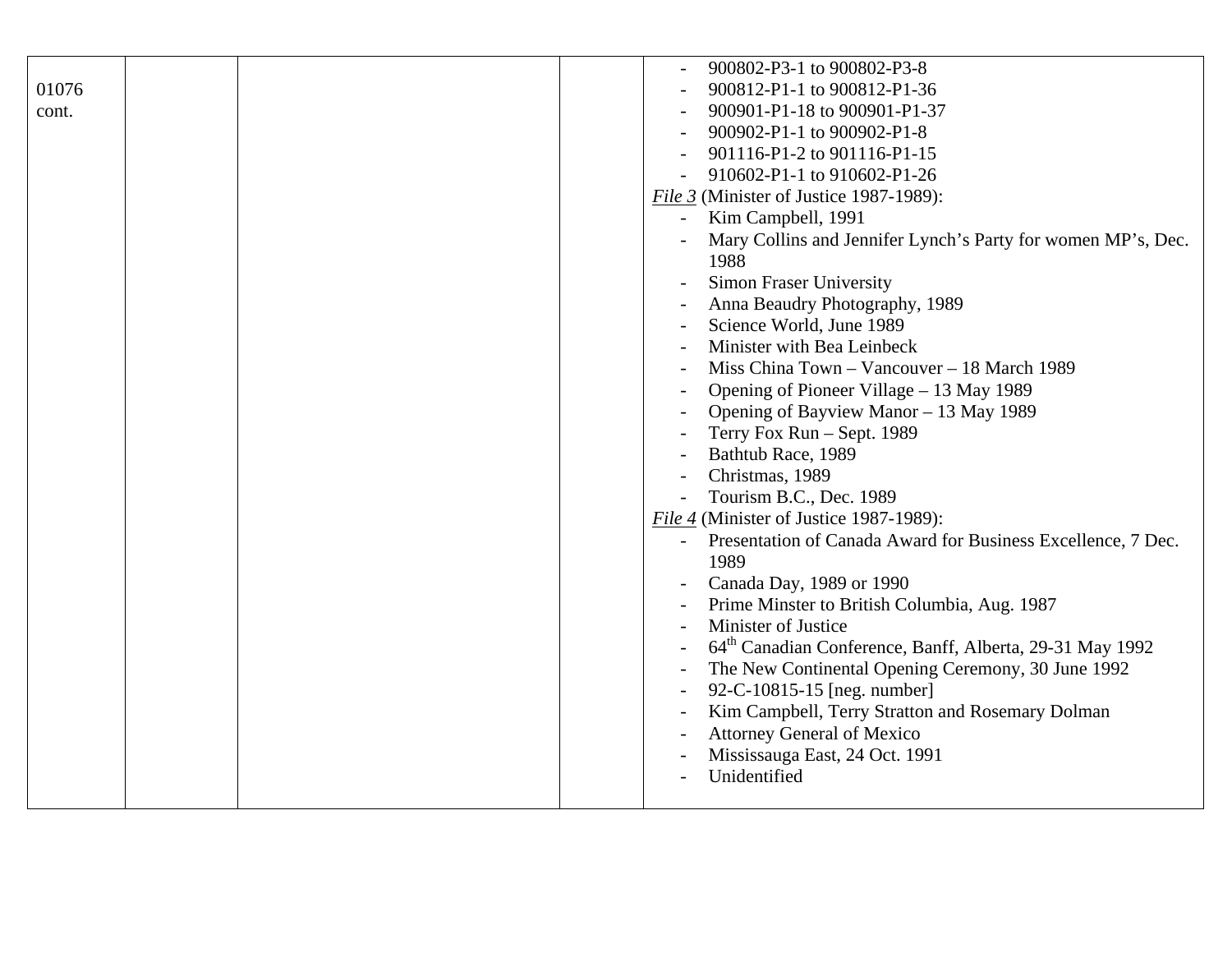| TCS-  | 2000646187 | Minister of Justice, 1989-1991 | ca. 769 | File 1 (Minister of Justice 1989):                         |
|-------|------------|--------------------------------|---------|------------------------------------------------------------|
| 01077 |            |                                | colour  | Householder, 1989                                          |
|       |            |                                | prints  | Boat Trip - Bouchard and guest, summer 1989                |
|       |            |                                |         | Hill Office Staff, summer 1989                             |
|       |            |                                |         | Santa Claus and Minister, Christmas 1989                   |
|       |            |                                |         | Senior Talent Bank, Vancouver Volunteer Centre, 1989       |
|       |            |                                |         | Summer 1989 – Al Horning's riding                          |
|       |            |                                |         | Federal Provincial Meeting, Ottawa Conference Centre, 1989 |
|       |            |                                |         | Cabinet Shuffle, January 1989                              |
|       |            |                                |         | Feb. 1989: Mosaic                                          |
|       |            |                                |         | Canada Day Ceremonies, 1989                                |
|       |            |                                |         | Luncheon Meeting – 1989 PC Conventions                     |
|       |            |                                |         | PC Convention, Aug. 1989                                   |
|       |            |                                |         | Airshow Canada, Aug. 1989                                  |
|       |            |                                |         | Chemetics Awards - Oct. 1989                               |
|       |            |                                |         | File 2 (Minister of Justice 1989):                         |
|       |            |                                |         | WD Loans Visual Aid - Sept. 1989                           |
|       |            |                                |         | Vancouver Planetarium, Nov. 1989                           |
|       |            |                                |         | The Federation of Canadian Municipalities, Nov. 1989       |
|       |            |                                |         | Remembrance Day, 11 Nov. 1989                              |
|       |            |                                |         | Vancouver Board of Trade, Dec. 1989                        |
|       |            |                                |         | Cheque Presentation, Dec. 1989                             |
|       |            |                                |         | <i>File 3</i> (Minister of Justice, 1990):                 |
|       |            |                                |         | First Day as Justice Minister, Feb. 1990                   |
|       |            |                                |         | Vancouver Law Courts, Feb. 1990                            |
|       |            |                                |         | Nisga'a Tribal Council, March 1990                         |
|       |            |                                |         | Charles Dubin, Apr. 1990                                   |
|       |            |                                |         | Archives Vancouver Ballet Society, Apr. 1990               |
|       |            |                                |         | Chief Justice, 19 June 1990                                |
|       |            |                                |         | Western Senior's Network Meeting, Fall 1990                |
|       |            |                                |         | United States Attorney General Dick Thornburgh, Nov. 1990  |
|       |            |                                |         | Commonwealth Justice Ministers, New Zealand, 1990          |
|       |            |                                |         | Vicki Coldman Demonstrates Teddy Bear Pack, 1990           |
|       |            |                                |         | Immigrant Services Society, Fall 1990                      |
|       |            |                                |         | Summer around Vancouver, 1990                              |
|       |            |                                |         | Celebration of Section 15, Vancouver Law Courts, 1990      |
|       |            |                                |         | Swearing in Ceremony for Judge Kristie Gill, 1990          |
|       |            |                                |         | Nicholson Towers, Fall 1990                                |
|       |            |                                |         | File 4 (Minister of Justice, 1990):                        |
|       |            |                                |         | Chinese Cultural Centre, 1990                              |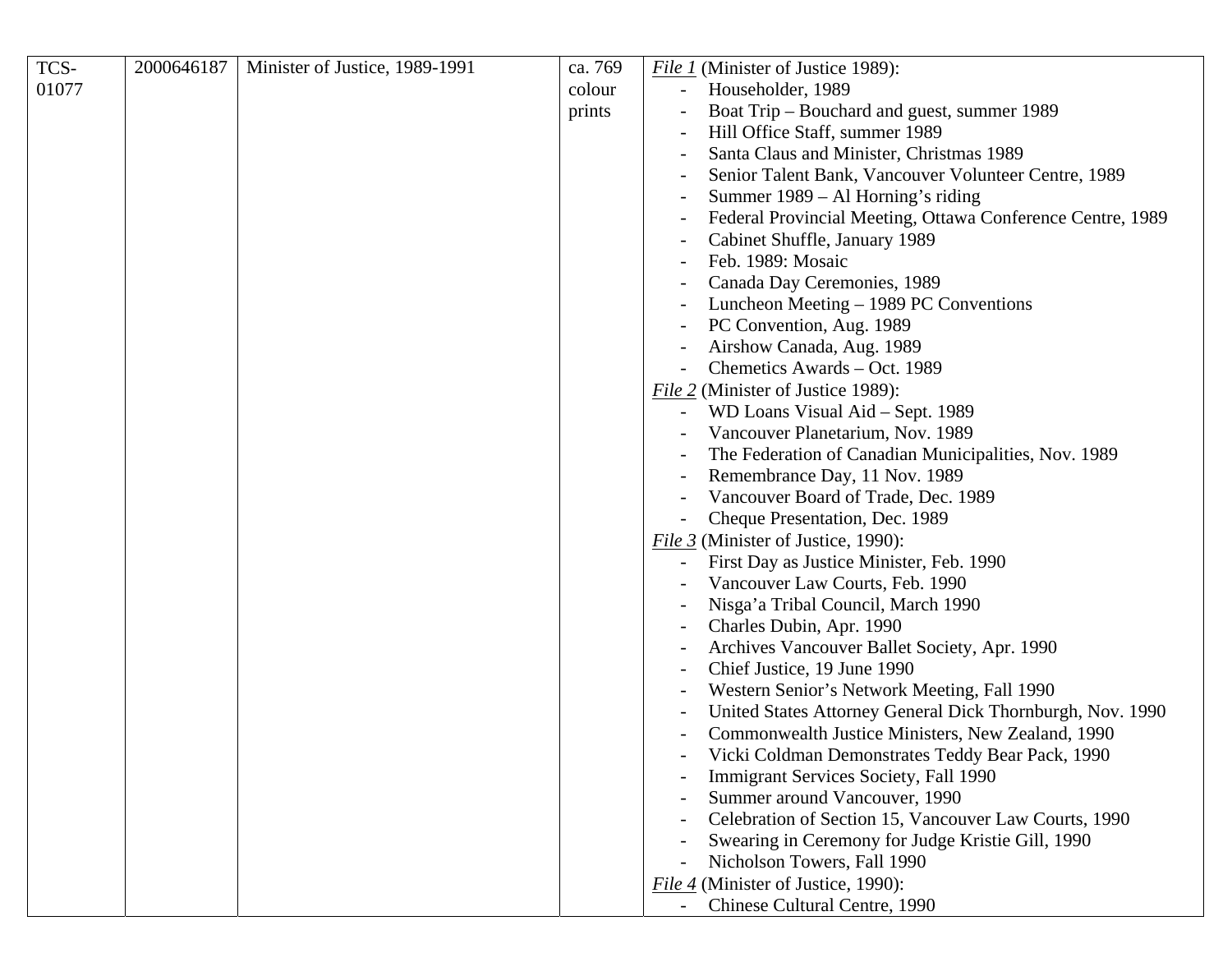|       |  | New Zealand, B. MacFarlane, 1990                            |
|-------|--|-------------------------------------------------------------|
| 01077 |  | Prime Minister Brian Mulroney, Jeanne Sauvé & Ministers,    |
| cont. |  | 1990                                                        |
|       |  | Gorbachev and Prime Minister Brian Mulroney, 1990           |
|       |  | The Canadian Delegation, 1990                               |
|       |  | CAATS Contrast Awards, 15 Jan. 1990                         |
|       |  | DM-M.F., Myles Kirvan and Ministers, Feb. 1990              |
|       |  | Western Ministers Tour, 9 Aug. 1990                         |
|       |  | Lord Byng Secondary School, 2 May 1990                      |
|       |  | <i>File</i> 5 (Minister of Justice, 1991):                  |
|       |  | Kitsilano Housing Ceremony, 1991                            |
|       |  | Fall, 1991                                                  |
|       |  | Vancouver Trolley Company Inaugural Event, 13 Mar. 1991     |
|       |  | Meeting with Deputy Prime Minister of Czechoslovakia, Parel |
|       |  | Rychetsky, 27 Mar. 1991                                     |
|       |  | Ribbon Cutting Ceremony at I.S.S., 8 Apr. 1991              |
|       |  | Meeting of Solicitor General of Hong Kong, Frank Stock, 8 & |
|       |  | 12 Apr. 1991                                                |
|       |  | ADBSS Opening Plenary, 22 Apr. 1991                         |
|       |  | Meeting with Carmen Brown and Serge Cortie, 19 Apr. 1991    |
|       |  | Bea Leinbeck and Rob Vanderende, June 1991                  |
|       |  | Women and the Law Symposium, 10 June 1991                   |
|       |  | S.U.C.C.E.S.S. - AGM, 23 June 1991                          |
|       |  | Gilles Letourneau, Law Reform Commission, July 1991         |
|       |  | Vancouver Board of Trade, July 1991                         |
|       |  | Kim Campbell portrait                                       |
|       |  | Kim Campbell and Derek Coules 14 Mar. 1991                  |
|       |  | Going Green in Vancouver                                    |
|       |  | Unidentified                                                |
|       |  |                                                             |

| TCS-  | 2000647807 | Miscellaneous | large  | Kim Campbell and Brian Mulroney<br>$\overline{\phantom{a}}$                              |
|-------|------------|---------------|--------|------------------------------------------------------------------------------------------|
| 05001 |            |               | format | Cabinet Shuffle, Jan. 1989<br>$\overline{\phantom{a}}$                                   |
|       |            |               | colour | Kim Campbell and Kenneth Baker, British Home Secretary<br>$\overline{\phantom{a}}$       |
|       |            |               | prints | Kim Campbell and PC Party, 1993<br>$\overline{\phantom{a}}$                              |
|       |            |               |        | Kim Campbell shaking hands with a young girl during a public<br>$\overline{\phantom{a}}$ |
|       |            |               |        | event. Campbell is holding a stuffed rabbit in her hand.                                 |
|       |            |               |        | Kim Campbell holding the hand of a toddler during a public<br>$\overline{\phantom{a}}$   |
|       |            |               |        | event                                                                                    |
|       |            |               |        | Kim Campbell on Canada Day<br>$\overline{\phantom{a}}$                                   |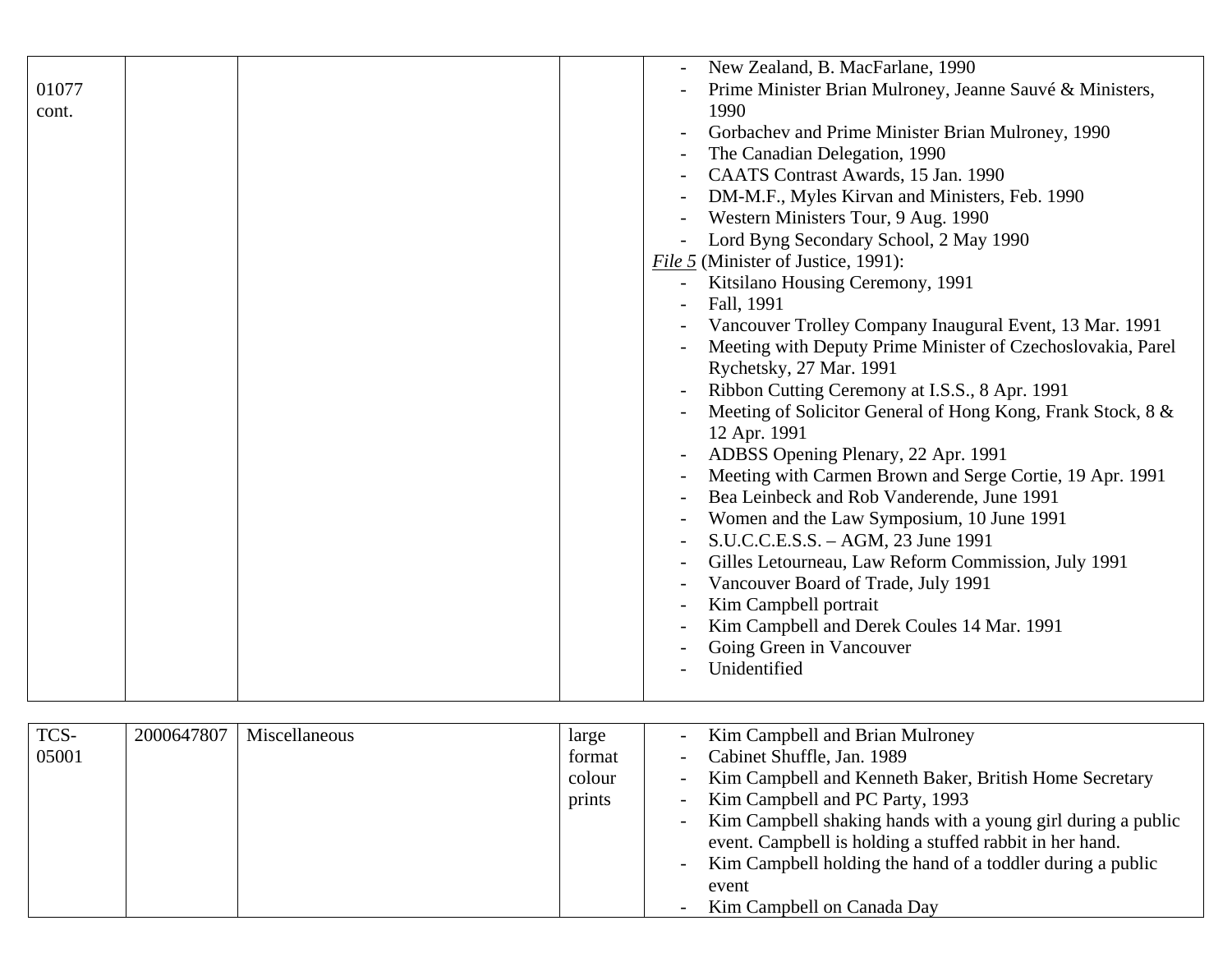| 05001<br>cont. |            |                                                                      |                                                          | Several views of Kim Campbell on stage with the PC party logo<br>behind her<br>Several views of Kim Campbell giving speeches<br>Kim Campbell, Brian Mulroney and an unidentified man<br>Kim Campbell at a gala event<br>1990 Commonwealth Law Ministers Meeting, New Zealand, 23-<br>27 April 1990<br><b>Brian Mulroney</b><br>Canadian Women Olympic Team [?]                                                                          |
|----------------|------------|----------------------------------------------------------------------|----------------------------------------------------------|-----------------------------------------------------------------------------------------------------------------------------------------------------------------------------------------------------------------------------------------------------------------------------------------------------------------------------------------------------------------------------------------------------------------------------------------|
| TCS-<br>10065  | 2000815502 | Miscellaneous                                                        | mounted<br>colour<br>prints                              | Kim Campbell with Brian Mulroney<br>Various shots of Kim Campbell with unidentified dignitaries<br>Cabinet<br>Nsiga'a Tribal Council, March 1990<br>Kim Campbell at an opening ceremony<br>Kim Campbell at a convention<br>Kim Campbell and Brian Mulroney<br>View of Parliament Hill from the Minister of Justice office<br>PC Party on stage<br>Kim Campbell and Brian Mulroney<br>Kim Campbell with Derek and Joni [?] in Washington |
| TCS-<br>10066  | 2000815503 | Miscellaneous                                                        | large<br>format<br>$\text{colour} /$<br>$b$ &w<br>prints | Kim Campbell holding the hand of a toddler during a public<br>event<br>Kim Campbell portrait<br>Iqaluit, N.W.T. [now Nunavut], August 15 <sup>th</sup> , 1991<br>Aerial view of Vancouver, B.C. by Allen Aerial Photos Ltd.<br>Peace Bridge; connecting Buffalo, New York and Fort Erie<br>Ontario. Photo by David Wahl of Buffalo, New York.<br>Mounted map<br>Forestry Canada poster – Life After Logging                             |
| 03344          | 2000727648 | Official Photos to Wilson, Michael;<br>Minister of Justice 1987-1992 | b/w<br>prints                                            | File 1 (Official Photos to PM-PC Logo):<br>Prime Minister official photo<br>$\overline{\phantom{0}}$<br>PM-Family<br><b>PM-Business People</b><br>$\overline{a}$<br>PM-Casual<br>PM-Crowds/Fans<br>PM-Elderly People<br>$\overline{\phantom{a}}$<br>PM-Head & Shoulders                                                                                                                                                                 |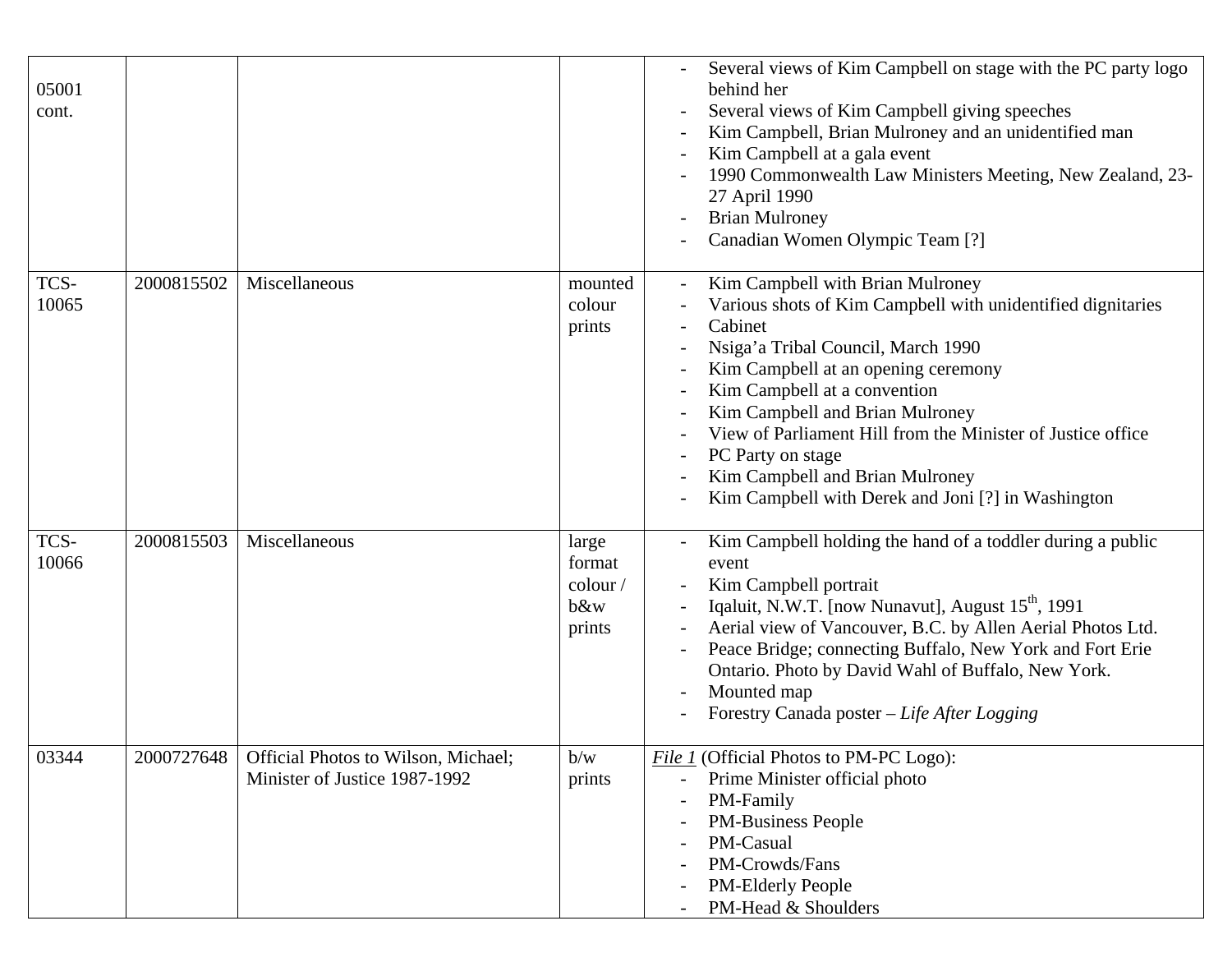| 03344 |  | PM-Illustrative                                                   |
|-------|--|-------------------------------------------------------------------|
| cont. |  | PM-Musicians                                                      |
|       |  | PM-Multiculturalism                                               |
|       |  | PM-Physically Challenge People                                    |
|       |  | File 2 (PM-Solo to Wilson, Michael):                              |
|       |  | PM-Solo                                                           |
|       |  | PM-Speaking                                                       |
|       |  | PM-Sports & Athletes                                              |
|       |  | PM-Walkabouts                                                     |
|       |  | PM-Working                                                        |
|       |  | PM-Youths                                                         |
|       |  | Clinton, Bill – President of the United States of America         |
|       |  | Major, John – Prime Minister of Great Britain                     |
|       |  | Miyazawa – Prime Minister of Japan                                |
|       |  | PM visit to Calgary, 12-13 July 1993                              |
|       |  | Canada Day, 1993                                                  |
|       |  | 1 <sup>st</sup> Ministers Meeting, July 1993                      |
|       |  | G-7 Meeting Tokyo, 5-9 July 1993                                  |
|       |  | File $3$ (Minister of Justice, 1987-1989):                        |
|       |  | Nisga'a Tribal Council, March 1990                                |
|       |  | Hill Office Staff, Summer 1989                                    |
|       |  | Minister of Justice, 1988                                         |
|       |  | Swearing In, 1988 (Robert Marleau, Clerk of the House)            |
|       |  | Support Workers for Working with the Mentally Handicapped         |
|       |  | Graduation, 18 Oct. 1991                                          |
|       |  | Minister of Justice, Fall 1989                                    |
|       |  | British Columbia Oil Spill, December 1988                         |
|       |  | Campaign, 1988                                                    |
|       |  | Election Night, 1988                                              |
|       |  | Centre Block Office, 1988 or 1989                                 |
|       |  | British Columbia Legislative Interns Visit, May 1989              |
|       |  | Cassenti Players Tour, April 1989                                 |
|       |  | Young Leader of the Future, March 1989                            |
|       |  | 1001 Dinners - Vancouver Hotel, 6 Feb. 1989                       |
|       |  | Minister of Justice, 1991<br>$\overline{\phantom{a}}$             |
|       |  | Minister with Bea Leinbeck, June 1989<br>$\overline{\phantom{a}}$ |
|       |  | Christmas, 1989                                                   |
|       |  | Miss China Town - Vancouver, 18 March 1989                        |
|       |  | Waytech Manufacturing – Cranbrook, 27 July 1989                   |
|       |  | Tourism British Columbia, December 1989                           |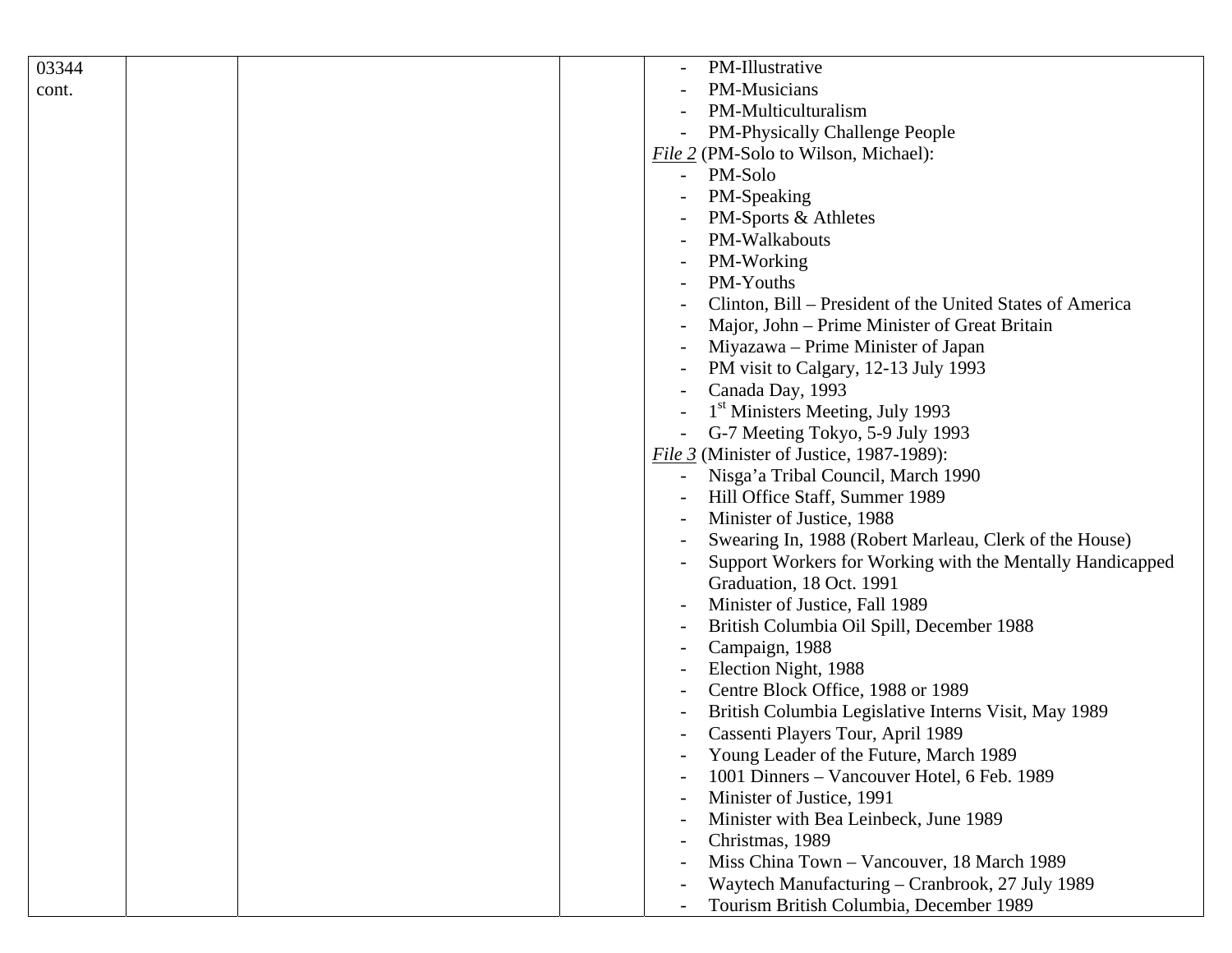| 03344 | Portrait of Kim Campbell                                      |
|-------|---------------------------------------------------------------|
| cont. | <b>Ontario Ministers Tour</b>                                 |
|       | Prime Minster Brian Mulroney and Kim Campbell                 |
|       | Meeting with Branksome Hall School, 28 October 1991           |
|       | Multiculturalism in the Justice System                        |
|       | Unidentified                                                  |
|       | File 4 (Minister of Justice, 1989):                           |
|       | Householder, 1989                                             |
|       | Kim Campbell with the Director of the British Columbia Youth  |
|       | Council                                                       |
|       | Airshow Canada (Abbotsford), August 1989                      |
|       | Karo Design Award, December 1989                              |
|       | WD Loans - Visual Aid, September 1989                         |
|       | <b>Simon Fraser University</b>                                |
|       | Householder, 1989                                             |
|       | Dorothy Dobbie and Bill Casey with Kim Campbell, 1989         |
|       | Minister's Canadian Club Speech and Group of students at      |
|       | Vancouver Technical School, 1989                              |
|       | British Columbia/Yukon Hire a Student Campaign, June 1989     |
|       | Vancouver Law Courts, February 1990                           |
|       | Burns Night Supper, January 1989                              |
|       | British Columbia Children Hospital, June 1989                 |
|       | Cabinet Shuffle, January 1989                                 |
|       | Tobique Reserve, New Brunswick, June 1989                     |
|       | PC Convention, August 1989                                    |
|       | The Arms Control Centre & The Union of the Soviet Friendship  |
|       | Societies, October 1989                                       |
|       | Chemetics Awards, October 1989                                |
|       | Vancouver Planetarium, November 1989                          |
|       | Universities of British Columbia, November 1989               |
|       | Crisis Intervention & Suicide Prevention, Vancouver, November |
|       | 1989                                                          |
|       | Kim Campbell in front of the Parliament Buildings, November   |
|       | 1989                                                          |
|       | Miscellaneous                                                 |
|       | File 5 (Minister of Justice, 1987-1992):                      |
|       | Vancouver City College                                        |
|       | <b>Crabtree Corners</b>                                       |
|       | Vancouver, 11 March 1991                                      |
|       | Kim Campbell Portrait                                         |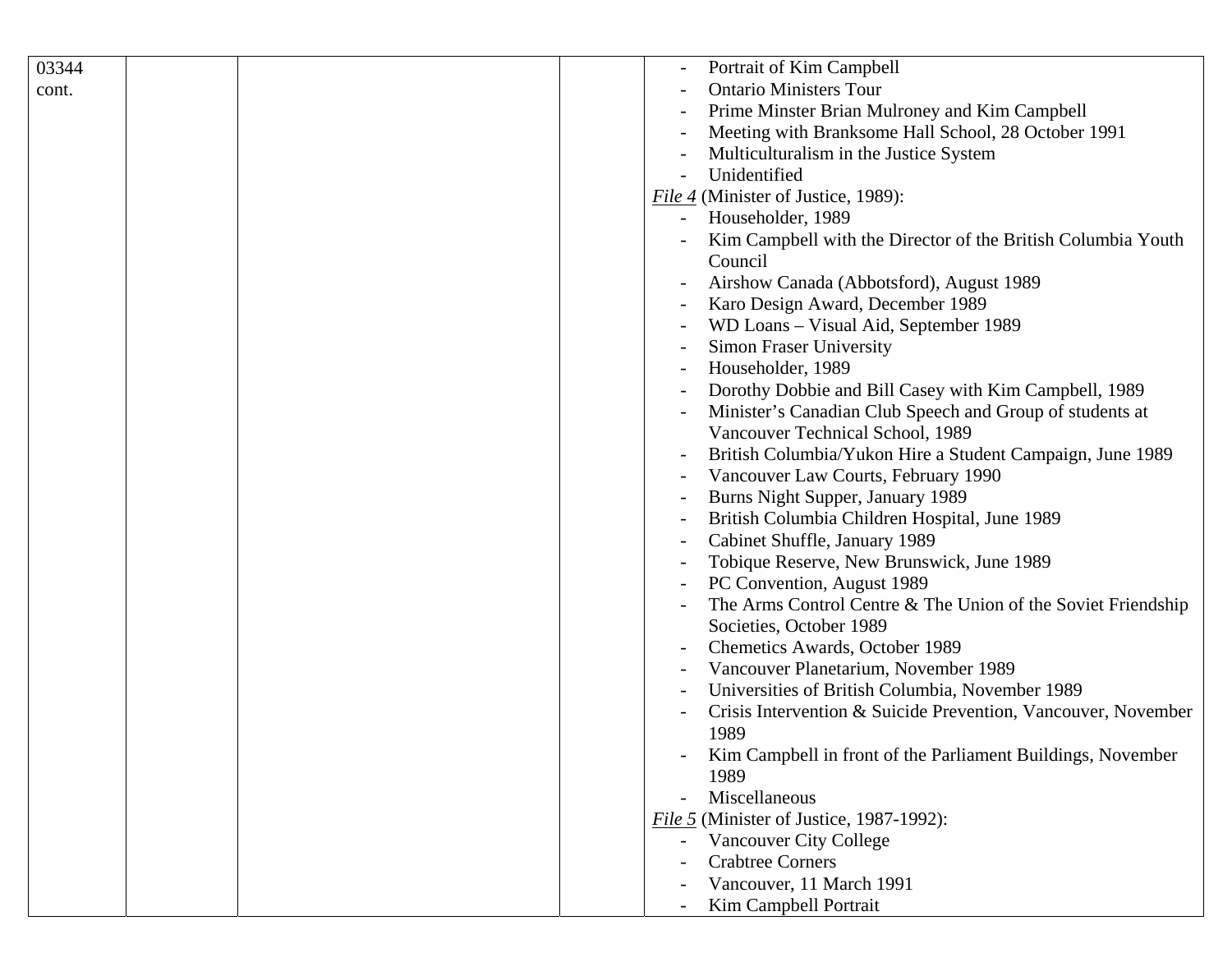| 03344 | Remembrance Day, 11 November 1990                           |
|-------|-------------------------------------------------------------|
| cont. | Miscellaneous contact sheets                                |
|       | Minister of Justice, Miscellaneous                          |
|       | <i>File 6</i> (Minister of Justice, 1990):                  |
|       | Vancouver Youth Symphony - President Helen Low, March       |
|       | 1990                                                        |
|       | Kim Campbell at Western Front, 19 March 1990                |
|       | Vancouver Community College, 24 March 1990                  |
|       | Youth Forum - Globe '90 - Vancouver, 15 August 1990         |
|       | Canada Day, Vancouver, 1990                                 |
|       | Rick Hansen, 1990                                           |
|       | Nisga'a Tribal Council                                      |
|       | Summer around Vancouver, 1990                               |
|       | Annual Baltic Evening, 4 April 1990                         |
|       | CBA (Canadian Bar Association) British Columbia Branch,     |
|       | September 1990                                              |
|       | Westend Senior's Network Meeting, Fall 1990                 |
|       | Celebration of Section 15, Vancouver Law Courts, 1990       |
|       | Nicholson Towers, Fall 1990                                 |
|       | Chinese Cultural Centre, 1990                               |
|       | Mary Collins, Prime Minister Brian Mulroney and Kim         |
|       | Campbell, Fall 1990                                         |
|       | Vancity Credit Union, 1990                                  |
|       | Hnatyshin, 1990                                             |
|       |                                                             |
|       | Kim Campbell Portrait                                       |
|       | Kitsilano Community Picnic, 12 August 1990                  |
|       | Vancouver Multicultural Society Sunset Community Centre, 30 |
|       | June 1990                                                   |
|       | File 7 (Minister of Justice, 1991):                         |
|       | S.U.C.C.E.S.S. - AGM, 23 June 1991                          |
|       | Women and the Law Symposium, 10 June 1991                   |
|       | Kim Campbell with Doug Lambert, February 1991               |
|       | ADBSS Opening Plenary, 22 April 1991                        |
|       | Vancouver Trolley Company Inaugural Event, 13 March 1991    |
|       | The Peoples Law School Family Violence, Vancouver, May      |
|       | 1991                                                        |
|       | Kitsilano Project, 10 May 1991                              |
|       | Kitsilano Housing Ceremony, 1991                            |
|       | AMSSA Conference, June 1991                                 |
|       | West Point Grey Fiesta, 22 June 1991                        |